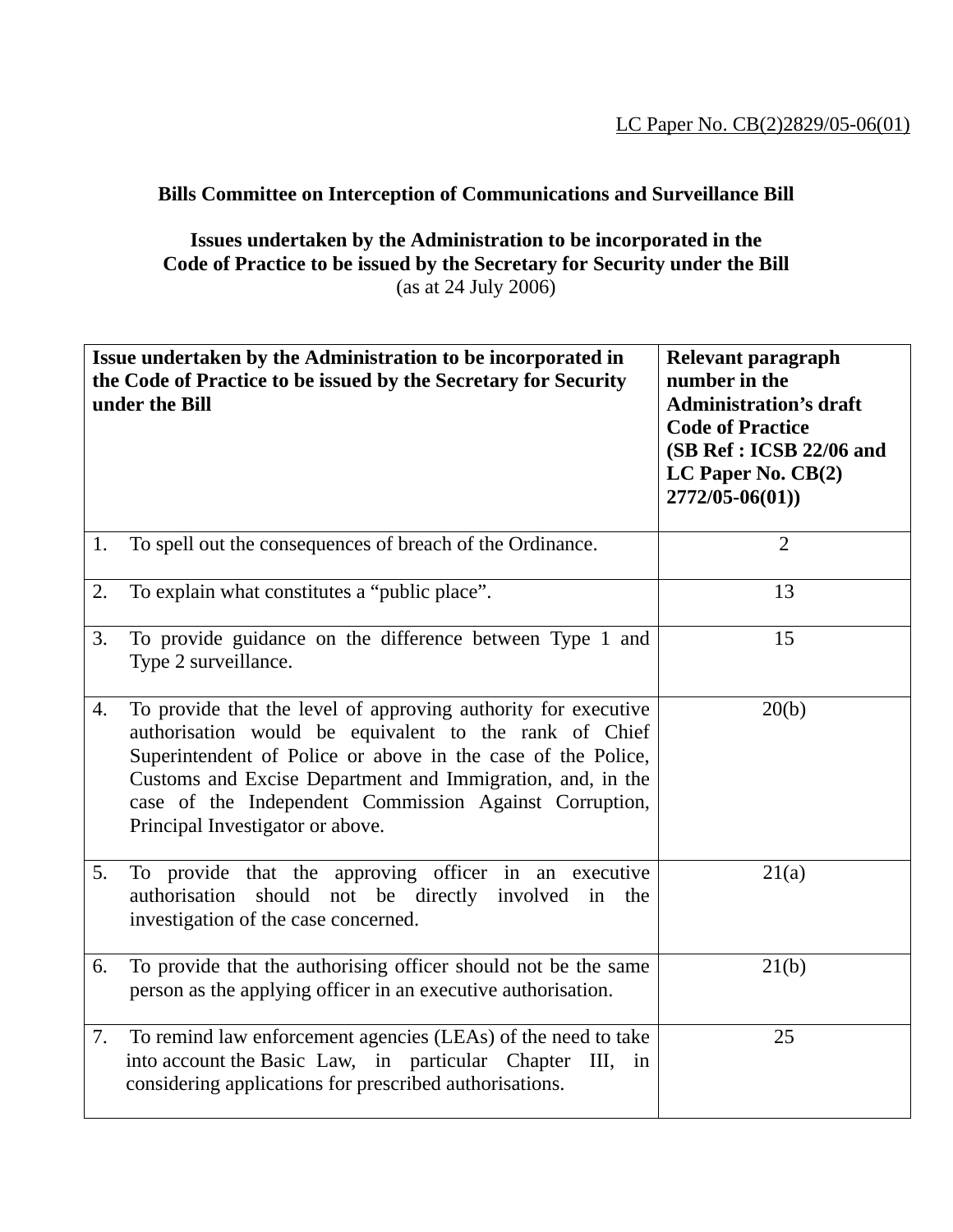| Issue undertaken by the Administration to be incorporated in<br>the Code of Practice to be issued by the Secretary for Security<br>under the Bill                                                 | Relevant paragraph<br>number in the<br><b>Administration's draft</b><br><b>Code of Practice</b><br>(SB Ref: ICSB 22/06 and<br>LC Paper No. $CB(2)$<br>$2772/05 - 06(01)$ |
|---------------------------------------------------------------------------------------------------------------------------------------------------------------------------------------------------|--------------------------------------------------------------------------------------------------------------------------------------------------------------------------|
| 8.<br>To set out the minimum rank of the officer who may apply for<br>authorisations.                                                                                                             | 27                                                                                                                                                                       |
| To provide that a refused application should not be re-submitted<br>9.<br>unless there are new circumstances or additional information.                                                           | 29                                                                                                                                                                       |
| 10. To remind LEAs that the period specified in a judge's<br>authorisation under clause 10(b) may not include only time but<br>also a specified event.                                            | 30                                                                                                                                                                       |
| 11. To include examples of what constitutes more intrusive Type 2<br>surveillance that LEAs should take care in planning their<br>operations.                                                     | 47                                                                                                                                                                       |
| 12. To provide that the consent of the participating party in Type 2<br>surveillance should be obtained prior to an operation and the<br>consent should be indicated when making the application. | 49                                                                                                                                                                       |
| 13. To provide that written records should be made on any<br>additional information provided to the authorising officer in<br>respect of an application for executive authorisation.              | 50                                                                                                                                                                       |
| 14. To set out the procedures for applications for the issue of<br>emergency authorisation.                                                                                                       | 59                                                                                                                                                                       |
| 15. To provide that, as far as possible, applications for emergency<br>authorisation should not be made.                                                                                          | 60                                                                                                                                                                       |
| 16. To provide that an emergency authorisation takes effect at the<br>date and hours specified by the head of department concerned<br>when issuing the emergency authorisation.                   | 63                                                                                                                                                                       |
| 17. To provide that an approving authority should keep a written<br>record of oral applications.                                                                                                  | 77                                                                                                                                                                       |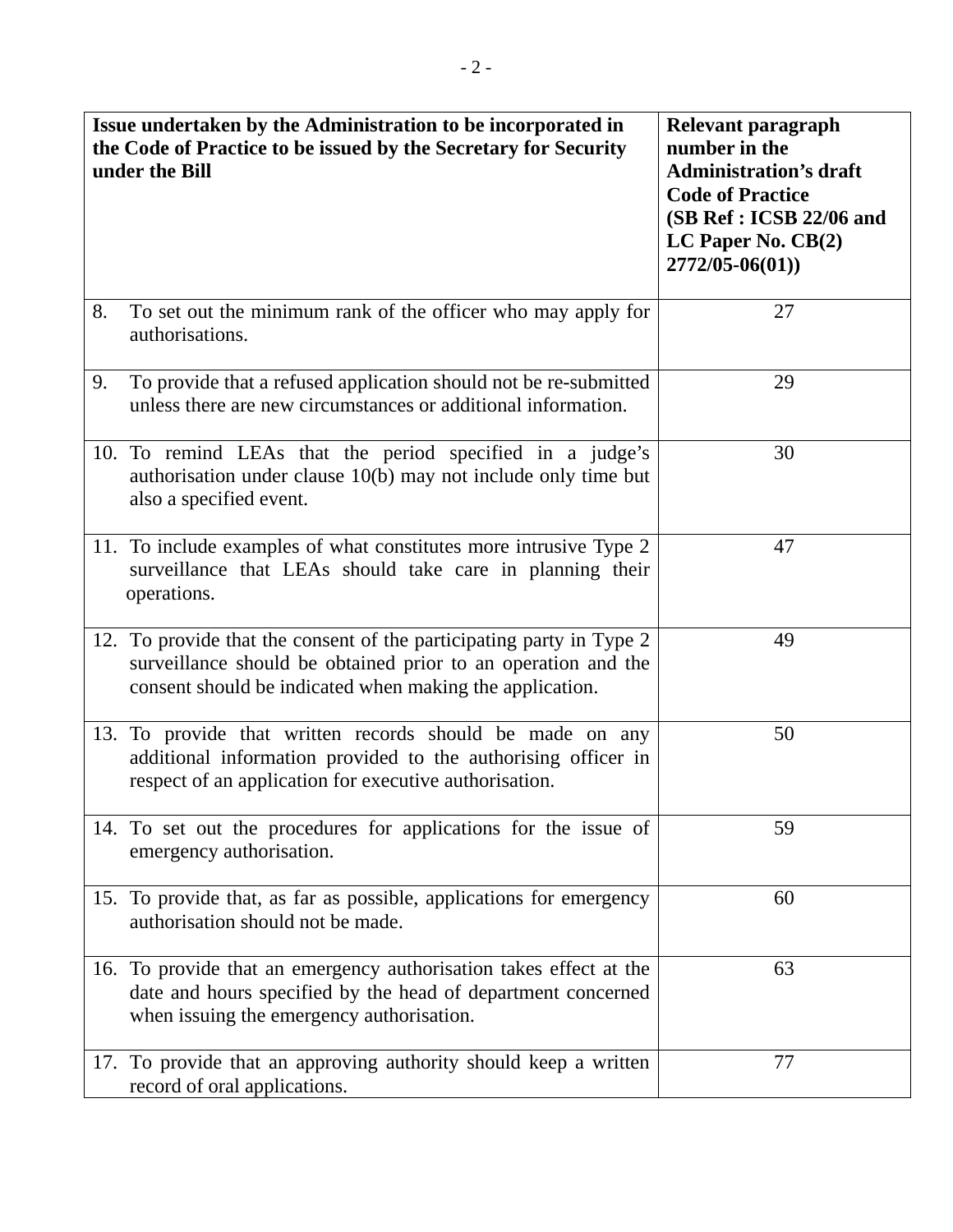| Issue undertaken by the Administration to be incorporated in<br>the Code of Practice to be issued by the Secretary for Security<br>under the Bill |            |                                                                                                                                                                                                                                                                                                                                                                                                                             | Relevant paragraph<br>number in the<br><b>Administration's draft</b><br><b>Code of Practice</b><br>(SB Ref: ICSB 22/06 and<br>LC Paper No. $CB(2)$<br>$2772/05 - 06(01)$ |
|---------------------------------------------------------------------------------------------------------------------------------------------------|------------|-----------------------------------------------------------------------------------------------------------------------------------------------------------------------------------------------------------------------------------------------------------------------------------------------------------------------------------------------------------------------------------------------------------------------------|--------------------------------------------------------------------------------------------------------------------------------------------------------------------------|
|                                                                                                                                                   | operation. | 18. To set out the procedures for the addition of phone numbers etc.<br>for named persons authorisations, such as why the numbers are<br>believed to be "likely to be used" by the subject of the covert                                                                                                                                                                                                                    | $89 - 91$                                                                                                                                                                |
|                                                                                                                                                   |            | 19. To make it clear to law enforcement officers that persons on<br>whom authorisations are served under clause 29 should be<br>given reasonably sufficient time to read the authorisations, and<br>detailed explanation should be given in case of any doubt so<br>that they could have a clear idea of the requirement on them.                                                                                           | 96                                                                                                                                                                       |
|                                                                                                                                                   |            | 20. To provide examples, including interview rooms of prisons and<br>courts, of "other relevant premises" referred to in new clause<br>30A in respect of legal professional privilege (LPP).                                                                                                                                                                                                                                | 98                                                                                                                                                                       |
|                                                                                                                                                   |            | 21. To spell out the following operational arrangements, which<br>sought to minimise the extent of disclosure of any materials<br>subject to LPP which are inadvertently obtained, for all<br>interception and Type 1 covert surveillance operations -                                                                                                                                                                      | 100                                                                                                                                                                      |
|                                                                                                                                                   | (a)        | the actual monitoring is done by dedicated units of LEAs<br>which are strictly separated from the investigators;                                                                                                                                                                                                                                                                                                            |                                                                                                                                                                          |
|                                                                                                                                                   | (b)        | these units are under instruction to screen out information<br>protected by LPP, and to withhold such information from<br>the investigators. Investigators would only be provided<br>information with LPP information already screened out;                                                                                                                                                                                 |                                                                                                                                                                          |
|                                                                                                                                                   | (c)        | the exception to the above arrangement is in operations<br>involving immediate threats to the safety (or well-being)<br>of a person, including the victims of crimes under<br>investigation, informants, or undercover officers in a<br>participant monitoring situation or in situations that may<br>call for the taking of immediate arrest action. In such<br>cases, there may be a need for the investigators to listen |                                                                                                                                                                          |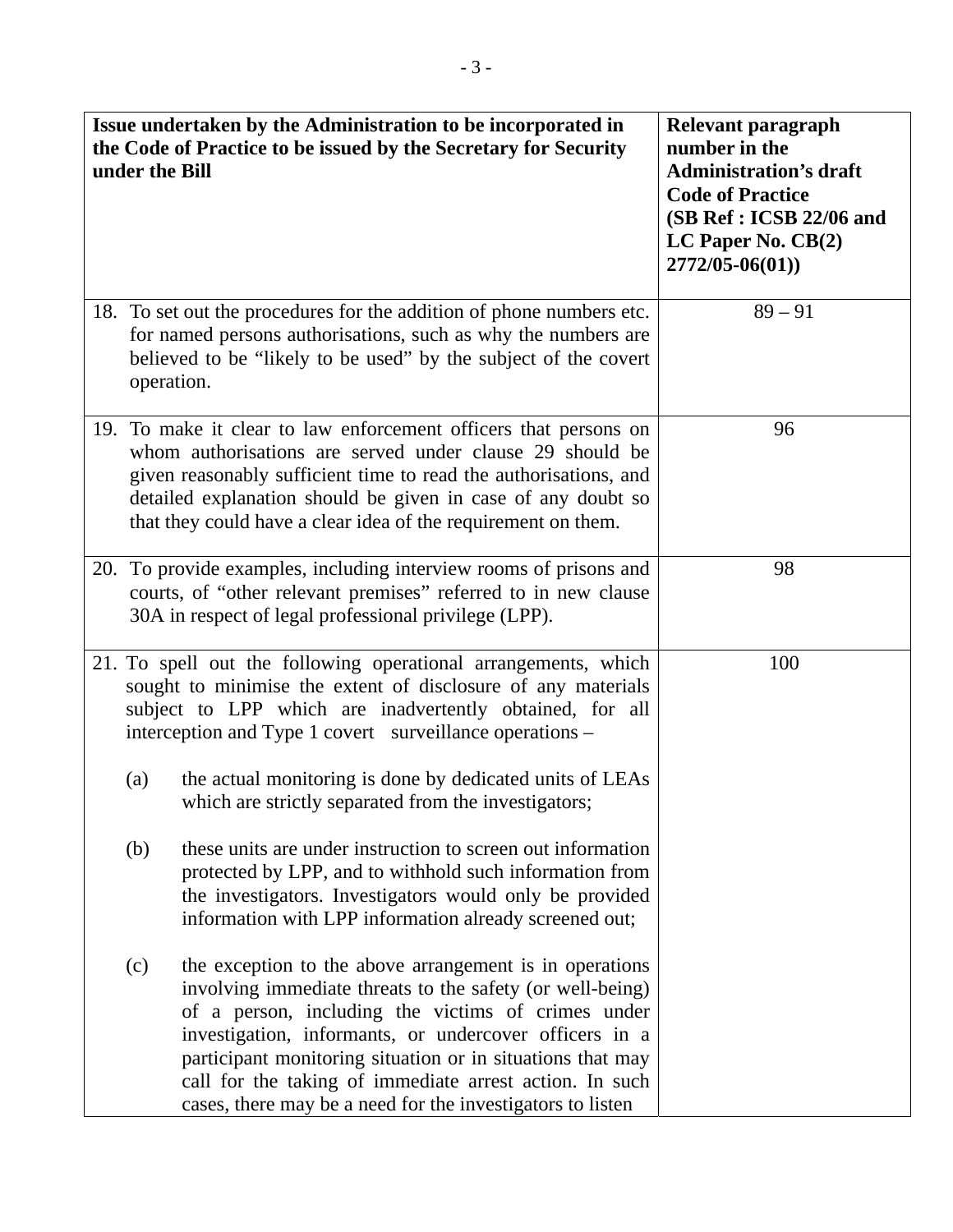| Issue undertaken by the Administration to be incorporated in<br>the Code of Practice to be issued by the Secretary for Security<br>under the Bill                                                                                                                                                                                                                                                                                                                                                                                                          | Relevant paragraph<br>number in the<br><b>Administration's draft</b><br><b>Code of Practice</b><br>(SB Ref: ICSB 22/06 and<br>LC Paper No. $CB(2)$<br>2772/05-06(01)) |
|------------------------------------------------------------------------------------------------------------------------------------------------------------------------------------------------------------------------------------------------------------------------------------------------------------------------------------------------------------------------------------------------------------------------------------------------------------------------------------------------------------------------------------------------------------|-----------------------------------------------------------------------------------------------------------------------------------------------------------------------|
| to the conversations in real time. If this is necessary, it<br>would be specified in the application to the panel judges,<br>and the panel judges would take this into account in<br>deciding whether to grant an authorisation and, if so,<br>whether any conditions should be imposed. After such an<br>operation, investigators monitoring the operations would<br>be required to hand over the recording to the dedicated<br>units, which would screen out any LPP information<br>before passing them to the investigators for their<br>retention; and |                                                                                                                                                                       |
| (d)<br>for operations likely to involve LPP information, LEAs<br>would be required to notify the Commissioner on<br>Interception of Communications and Surveillance (the<br>Commissioner). LEAs would also be required to notify<br>the Commissioner in other cases if information involving<br>LPP is obtained inadvertently.                                                                                                                                                                                                                             |                                                                                                                                                                       |
| 22. To require LEAs to assess the possible impact of a surveillance<br>device on health before the device is first used.                                                                                                                                                                                                                                                                                                                                                                                                                                   | 106                                                                                                                                                                   |
| To require LEAs to consider whether there is a high expectation<br>23.<br>of privacy than usual in the circumstances of a case and tailor<br>their operations accordingly.                                                                                                                                                                                                                                                                                                                                                                                 | 109                                                                                                                                                                   |
| 24. To spell out the Administration's policy of making good any<br>damage caused, and to require LEAs to report to the<br>Commissioner the remedial action that they have taken to make<br>good any damage to property during an interception of<br>communication or covert surveillance operation and, if the<br>damage could not be made good, the reasons.                                                                                                                                                                                              | 111                                                                                                                                                                   |
| 25. To include a provision on how to deal with claims for damages<br>from parties whose property has been interfered with in carrying<br>out a prescribed authorisation.                                                                                                                                                                                                                                                                                                                                                                                   | 111                                                                                                                                                                   |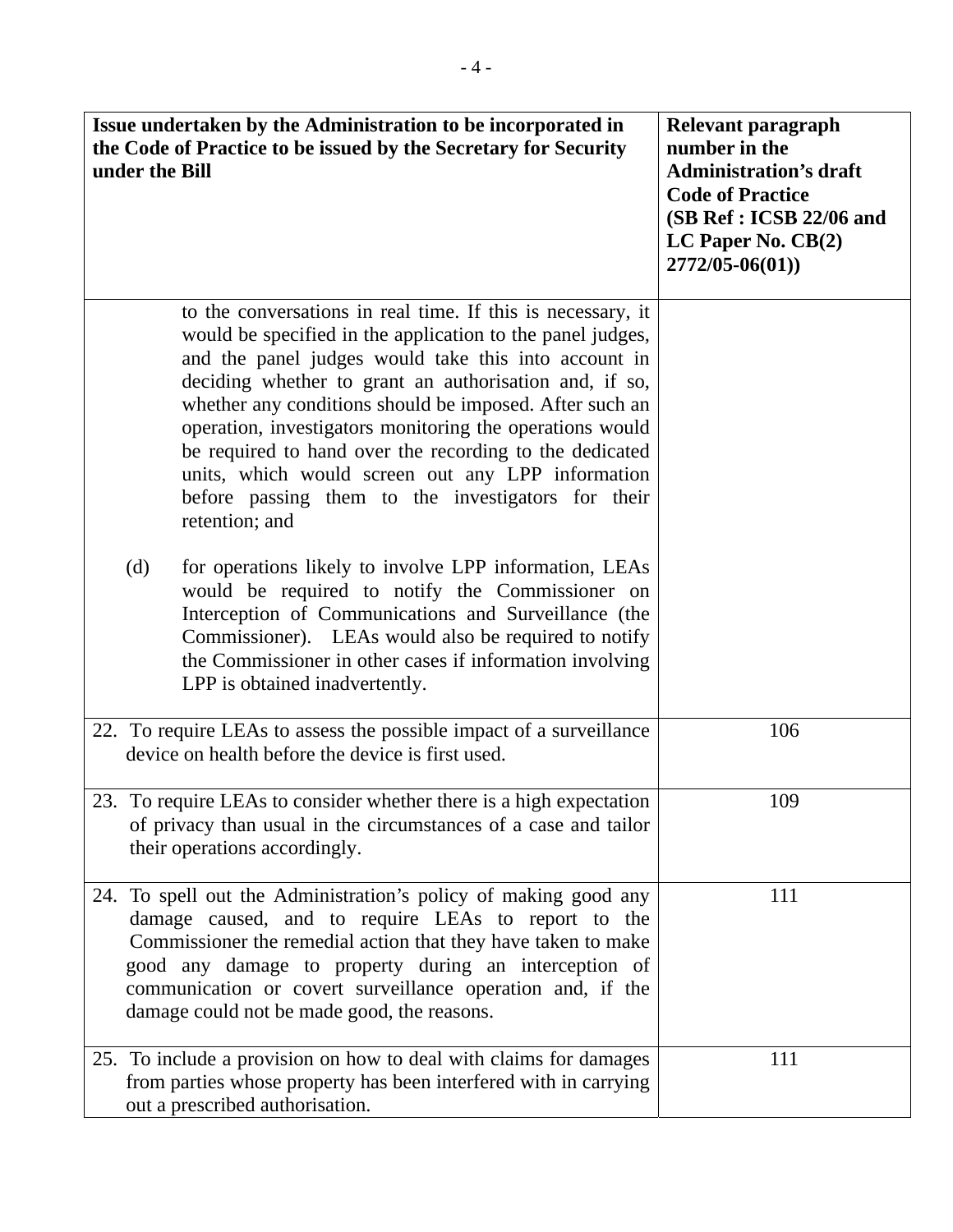| Issue undertaken by the Administration to be incorporated in<br>the Code of Practice to be issued by the Secretary for Security<br>under the Bill                                                                                                                                                                                         | Relevant paragraph<br>number in the<br><b>Administration's draft</b><br><b>Code of Practice</b><br>(SB Ref: ICSB 22/06 and<br>LC Paper No. $CB(2)$<br>$2772/05 - 06(01)$ |
|-------------------------------------------------------------------------------------------------------------------------------------------------------------------------------------------------------------------------------------------------------------------------------------------------------------------------------------------|--------------------------------------------------------------------------------------------------------------------------------------------------------------------------|
| 26. To set out expressly that the Commissioner may make a report<br>Chief Executive under clause 48 or make<br>the<br>tο<br><sub>a</sub><br>recommendation to LEA under clause 50 in respect of failure to<br>make good damage to property in carrying out a prescribed<br>authorisation.                                                 | 111                                                                                                                                                                      |
| 27. To spell out the Administration's policy to try and retrieve<br>surveillance devices after use as soon as reasonably practicable,<br>and to require LEAs to report to the Commissioner all instances<br>where they have not applied for a device retrieval warrant for<br>devices not yet retrieved and the reasons for not doing so. | $112 - 113$                                                                                                                                                              |
| 28. To set out that the disciplinary action taken referred to in clause<br>46(2) includes the various stages of disciplinary actions.                                                                                                                                                                                                     | 122                                                                                                                                                                      |
| 29. To provide that the officer who approves the making of an<br>application for judge's authorisation and the officer conducting<br>the review under clause 54 should not be the same person.                                                                                                                                            |                                                                                                                                                                          |
| 30. To include the requirement that an officer must be designated to<br>be in charge of a covert operation for the purpose of clause<br>$55(2)$ , and that he should be made aware of the relevant<br>information and developments that may constitute grounds for<br>discontinuance.                                                     | 133                                                                                                                                                                      |
| 31. To provide guidance on when conditions for the continuance of<br>a prescribed authorisation for interception or covert surveillance<br>are not met and hence when clause 55, in particular clause<br>$55(6)(a)$ applies and to provide examples of ground for<br>discontinuing a prescribed authorisation under clause 55(6).         | 136                                                                                                                                                                      |
| 32. To set out that LEAs should take appropriate steps to watch out<br>for exculpatory material under clause 58(4).                                                                                                                                                                                                                       | 144                                                                                                                                                                      |